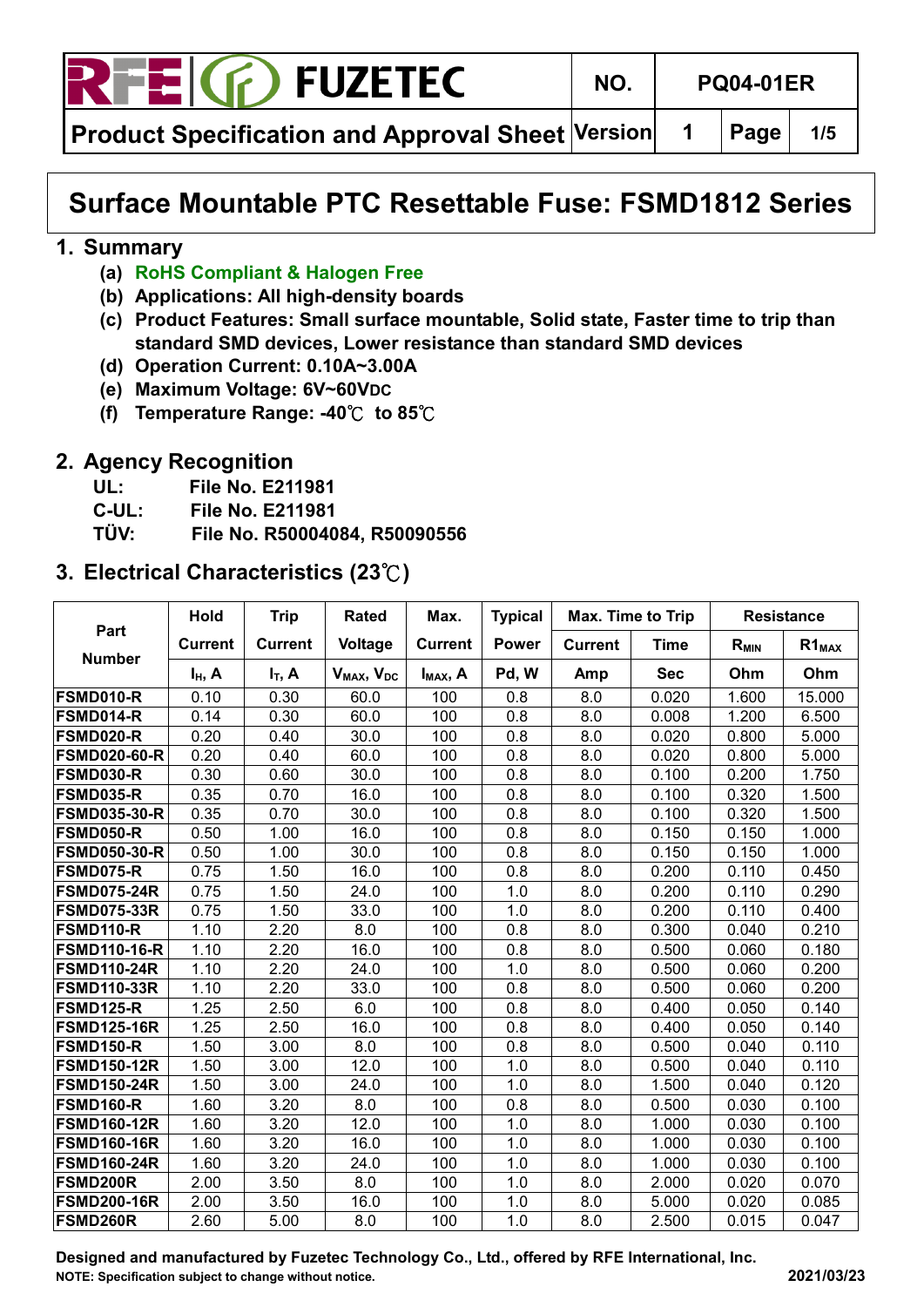# **FUZETEC NO. PQ04-01ER Product Specification and Approval Sheet Version | 1 | Page | 2/5**

| <b>FSMD260-13R</b>   | 2.60 | 5.00 | 10 <sub>0</sub><br>J.Z | 100 | . ب  | 8.0 | .000  | 0.015 | 0.050 |
|----------------------|------|------|------------------------|-----|------|-----|-------|-------|-------|
| <b>FSMD260-16R</b>   | 2.60 | 5.00 | 16.0                   | 100 | ٠    | 8.0 | 5.000 | 0.015 | 0.050 |
| <b>FSMD300R</b><br>. | 3.00 | 5.00 | v.u<br>----            | 100 | ____ | 8.0 | .000  | 0.012 | 0.040 |

I<sub>H</sub>=Hold current-maximum current at which the device will not trip at 23℃still air.

I<sub>T</sub>=Trip current-minimum current at which the device will always trip at 23℃ still air.

V<sub>MAX</sub>=Maximum voltage device can withstand without damage at it rated current (I<sub>MAX</sub>).

 $I_{\text{MAX}}$ = Maximum fault current device can withstand without damage at rated voltage (V $_{\text{MAX}}$ ).

Pd=Typical power dissipated-type amount of power dissipated by the device when in the tripped state in 23℃ still air environment. R<sub>MIN</sub>=Minimum device resistance at 23℃<sub>.</sub> prior to tripping.

R1<sub>MAX</sub>=Maximum device resistance at 23℃ measured 1 hour after tripping or reflow soldering of 260℃ for 20 seconds.

Termination pad characteristics

Termination pad materials: Pure Tin

#### **4. FSMD Product Dimensions (Millimeters)**



| Part                |      | A    | B    |      | C    |      | D    |      | E    |      |
|---------------------|------|------|------|------|------|------|------|------|------|------|
| <b>Number</b>       | Min. | Max. | Min. | Max. | Min. | Max. | Min. | Max. | Min. | Max. |
| FSMD010-R           | 4.37 | 4.73 | 3.07 | 3.41 | 0.60 | 0.90 | 0.30 | 0.95 | 0.25 | 0.65 |
| <b>FSMD014-R</b>    | 4.37 | 4.73 | 3.07 | 3.41 | 0.60 | 0.90 | 0.30 | 0.95 | 0.25 | 0.65 |
| FSMD020-R           | 4.37 | 4.73 | 3.07 | 3.41 | 0.60 | 0.90 | 0.30 | 0.95 | 0.25 | 0.65 |
| <b>FSMD020-60-R</b> | 4.37 | 4.73 | 3.07 | 3.41 | 0.60 | 0.90 | 0.30 | 0.95 | 0.25 | 0.65 |
| <b>FSMD030-R</b>    | 4.37 | 4.73 | 3.07 | 3.41 | 0.40 | 0.70 | 0.30 | 0.95 | 0.25 | 0.65 |
| <b>FSMD035-R</b>    | 4.37 | 4.73 | 3.07 | 3.41 | 0.40 | 0.70 | 0.30 | 0.95 | 0.25 | 0.65 |
| <b>FSMD035-30-R</b> | 4.37 | 4.73 | 3.07 | 3.41 | 0.40 | 0.70 | 0.30 | 0.95 | 0.25 | 0.65 |
| <b>FSMD050-R</b>    | 4.37 | 4.73 | 3.07 | 3.41 | 0.35 | 0.65 | 0.30 | 0.95 | 0.25 | 0.65 |
| <b>FSMD050-30-R</b> | 4.37 | 4.73 | 3.07 | 3.41 | 0.45 | 0.75 | 0.30 | 0.95 | 0.25 | 0.65 |
| <b>FSMD075-R</b>    | 4.37 | 4.73 | 3.07 | 3.41 | 0.35 | 0.65 | 0.30 | 0.95 | 0.25 | 0.65 |
| <b>FSMD075-24R</b>  | 4.37 | 4.73 | 3.07 | 3.41 | 0.80 | 1.55 | 0.25 | 0.95 | 0.25 | 0.65 |
| <b>FSMD075-33R</b>  | 4.37 | 4.73 | 3.07 | 3.41 | 0.80 | 1.55 | 0.25 | 0.95 | 0.25 | 0.65 |
| <b>FSMD110-R</b>    | 4.37 | 4.73 | 3.07 | 3.41 | 0.25 | 0.55 | 0.30 | 0.95 | 0.25 | 0.65 |
| <b>FSMD110-16-R</b> | 4.37 | 4.73 | 3.07 | 3.41 | 0.25 | 0.90 | 0.30 | 0.95 | 0.25 | 0.65 |
| <b>FSMD110-24R</b>  | 4.37 | 4.73 | 3.07 | 3.41 | 0.80 | 1.30 | 0.25 | 0.95 | 0.25 | 0.65 |
| <b>FSMD110-33R</b>  | 4.37 | 4.73 | 3.07 | 3.41 | 0.80 | 1.30 | 0.25 | 0.95 | 0.25 | 0.65 |
| <b>FSMD125-R</b>    | 4.37 | 4.73 | 3.07 | 3.41 | 0.25 | 0.55 | 0.30 | 0.95 | 0.25 | 0.65 |
| <b>FSMD125-16R</b>  | 4.37 | 4.73 | 3.07 | 3.41 | 0.50 | 1.00 | 0.30 | 0.95 | 0.25 | 0.65 |
| <b>FSMD150-R</b>    | 4.37 | 4.73 | 3.07 | 3.41 | 0.25 | 0.55 | 0.30 | 0.95 | 0.25 | 0.65 |
| <b>FSMD150-12R</b>  | 4.37 | 4.73 | 3.07 | 3.41 | 0.60 | 1.10 | 0.25 | 0.95 | 0.25 | 0.65 |
| <b>FSMD150-24R</b>  | 4.37 | 4.73 | 3.07 | 3.41 | 0.60 | 1.55 | 0.25 | 0.95 | 0.25 | 0.65 |
| <b>FSMD160-R</b>    | 4.37 | 4.73 | 3.07 | 3.41 | 0.25 | 0.90 | 0.30 | 0.95 | 0.25 | 0.65 |
| <b>FSMD160-12R</b>  | 4.37 | 4.73 | 3.07 | 3.41 | 0.60 | 1.35 | 0.25 | 0.95 | 0.25 | 0.65 |
| <b>FSMD160-16R</b>  | 4.37 | 4.73 | 3.07 | 3.41 | 0.60 | 1.35 | 0.25 | 0.95 | 0.25 | 0.65 |
| <b>FSMD160-24R</b>  | 4.37 | 4.73 | 3.07 | 3.41 | 0.55 | 1.20 | 0.25 | 0.95 | 0.25 | 0.65 |
| FSMD200R            | 4.37 | 4.73 | 3.07 | 3.41 | 0.55 | 1.20 | 0.25 | 0.95 | 0.25 | 0.65 |
| <b>FSMD200-16R</b>  | 4.37 | 4.73 | 3.07 | 3.41 | 0.60 | 1.55 | 0.25 | 0.95 | 0.25 | 0.65 |
| FSMD260R            | 4.37 | 4.73 | 3.07 | 3.41 | 0.55 | 1.20 | 0.25 | 0.95 | 0.25 | 0.65 |

**Designed and manufactured by Fuzetec Technology Co., Ltd., offered by RFE International, Inc. NOTE: Specification subject to change without notice. 2021/03/23**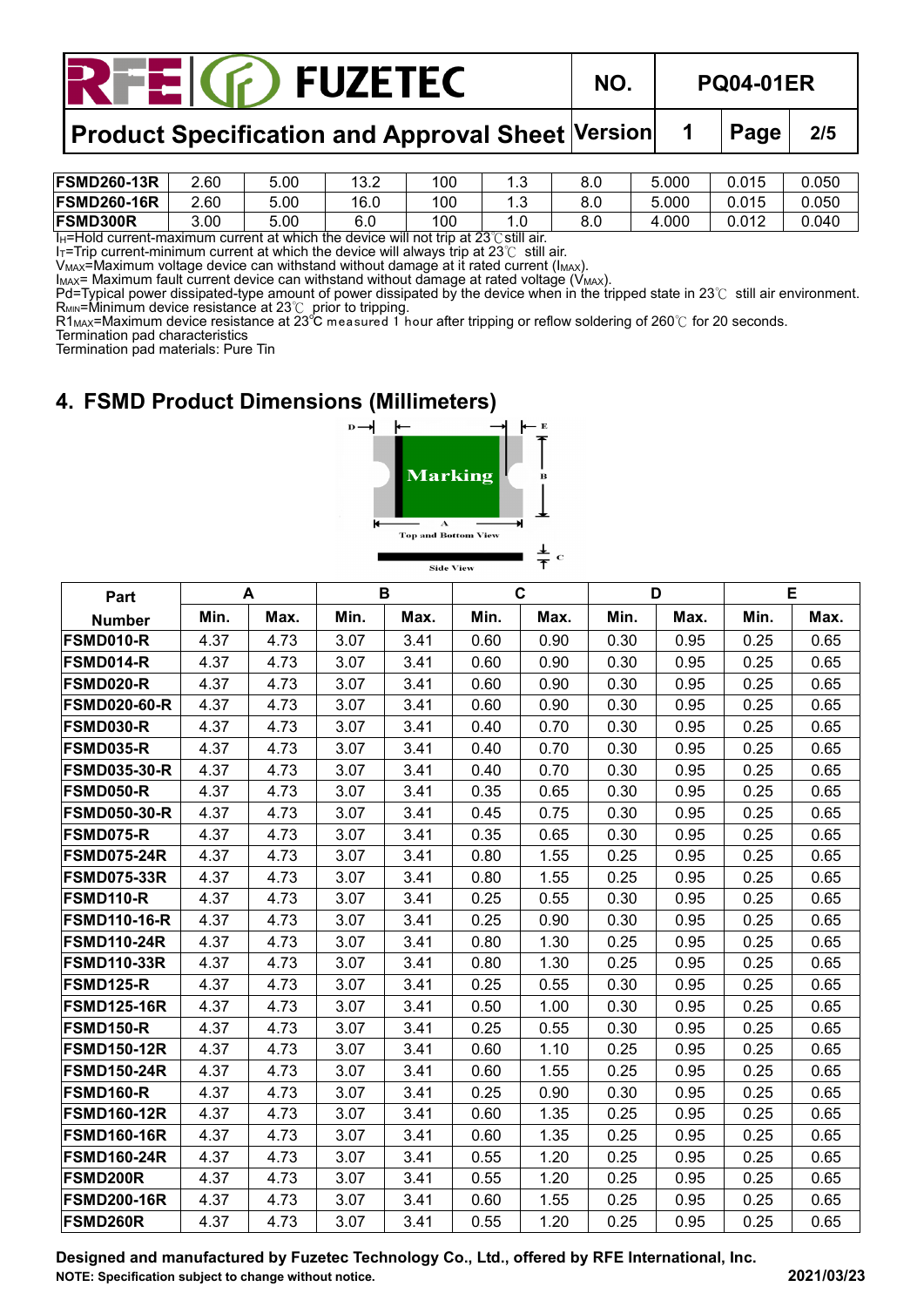| <b>FEI(F)FUZETEC</b>                              |      |      |      |      |      | NO.  |      | <b>PQ04-01ER</b> |      |      |
|---------------------------------------------------|------|------|------|------|------|------|------|------------------|------|------|
| Product Specification and Approval Sheet  Version |      |      |      |      |      |      |      |                  | Page | 3/5  |
| <b>FSMD260-13R</b>                                | 4.37 | 4.73 | 3.07 | 3.41 | 0.80 | 1.55 | 0.25 | 0.95             | 0.25 | 0.65 |
| <b>FSMD260-16R</b>                                | 4.37 | 4.73 | 3.07 | 3.41 | 0.80 | 1.55 | 0.25 | 0.95             | 0.25 | 0.65 |

**FSMD300R** | 4.37 | 4.73 | 3.07 | 3.41 | 0.80 | 1.55 | 0.25 | 0.95 | 0.25 | 0.65

#### **5. Thermal Derating Curve**



**6. Typical Time-To-Trip at 23**℃

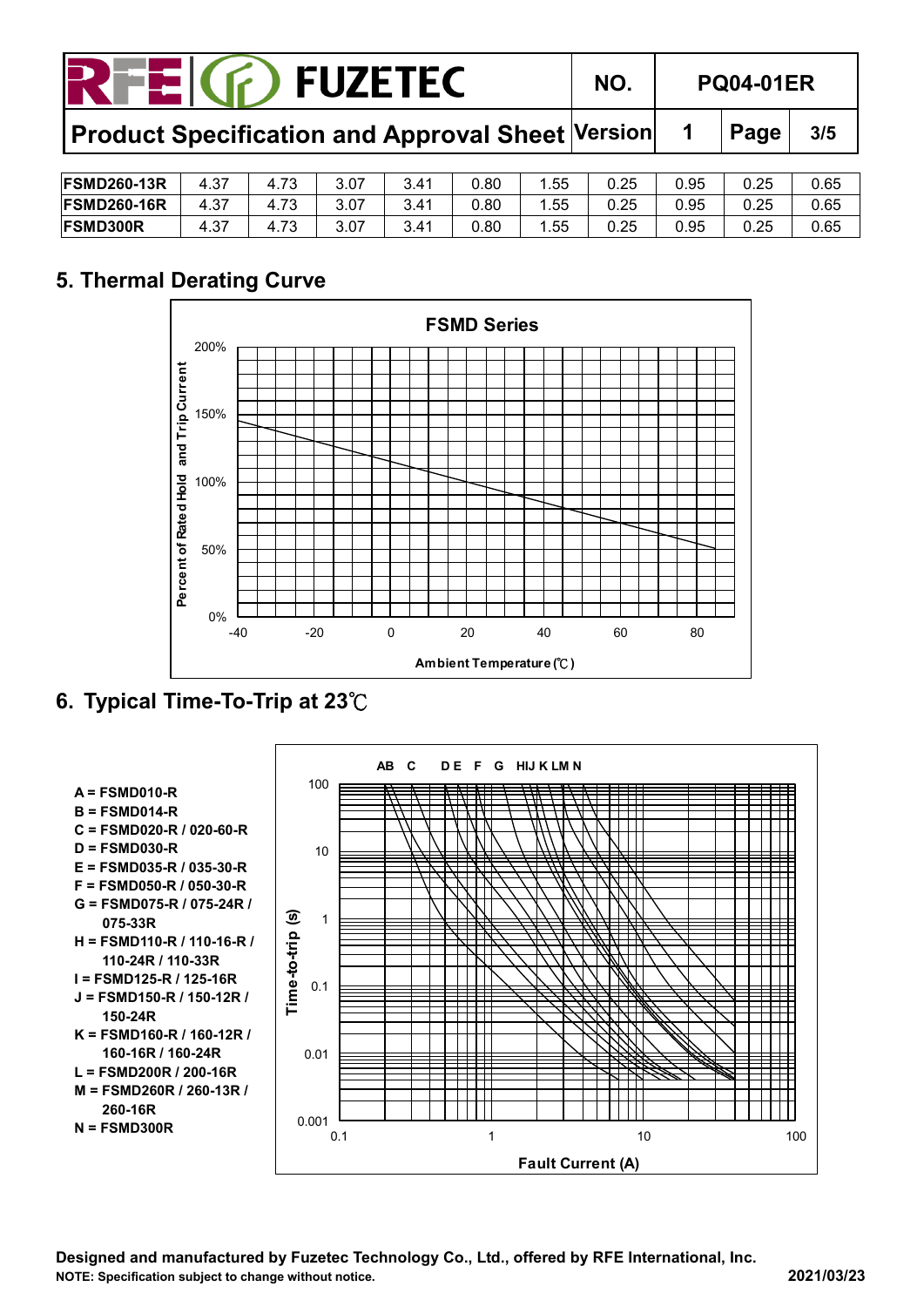| <b>FUZETEC</b> | NO. | <b>PQ04-01ER</b> |
|----------------|-----|------------------|
|                |     |                  |

**Product Specification and Approval Sheet Version | 1 | Page | 4/5** 

#### **7. Material Specification**

Terminal pad material: Pure Tin

Soldering characteristics: Meets EIA specification RS 186-9E, ANSI/J-std-002 Category 3

### **8. Part Numbering and Marking System**

## **Part Numbering System Constrainer Part Marking System**



Warning: - Each product should be carefully evaluated and tested for their suitability of application.

- Operation beyond the specified maximum rating or improper use may result in damage and possible electrical arcing and/or flame.
- PPTC device are intended for occasional overcurrent protection. Application for repeated overcurrent condition and/or prolonged trip are not anticipated.
- Avoid contact of PPTC device with chemical solvent, including some inert material such as silicone based oil, lubricant and etc. Prolonged contact will damage the device performance.
- Additional protection mechanism are strongly recommended to be used in conjunction with the PPTC device for protection against abnormal or failure conditions.
- Avoid use of PPTC device in a constrained space such as potting material, housing and containers where have limited space to accommodate device thermal expansion and/or contraction.